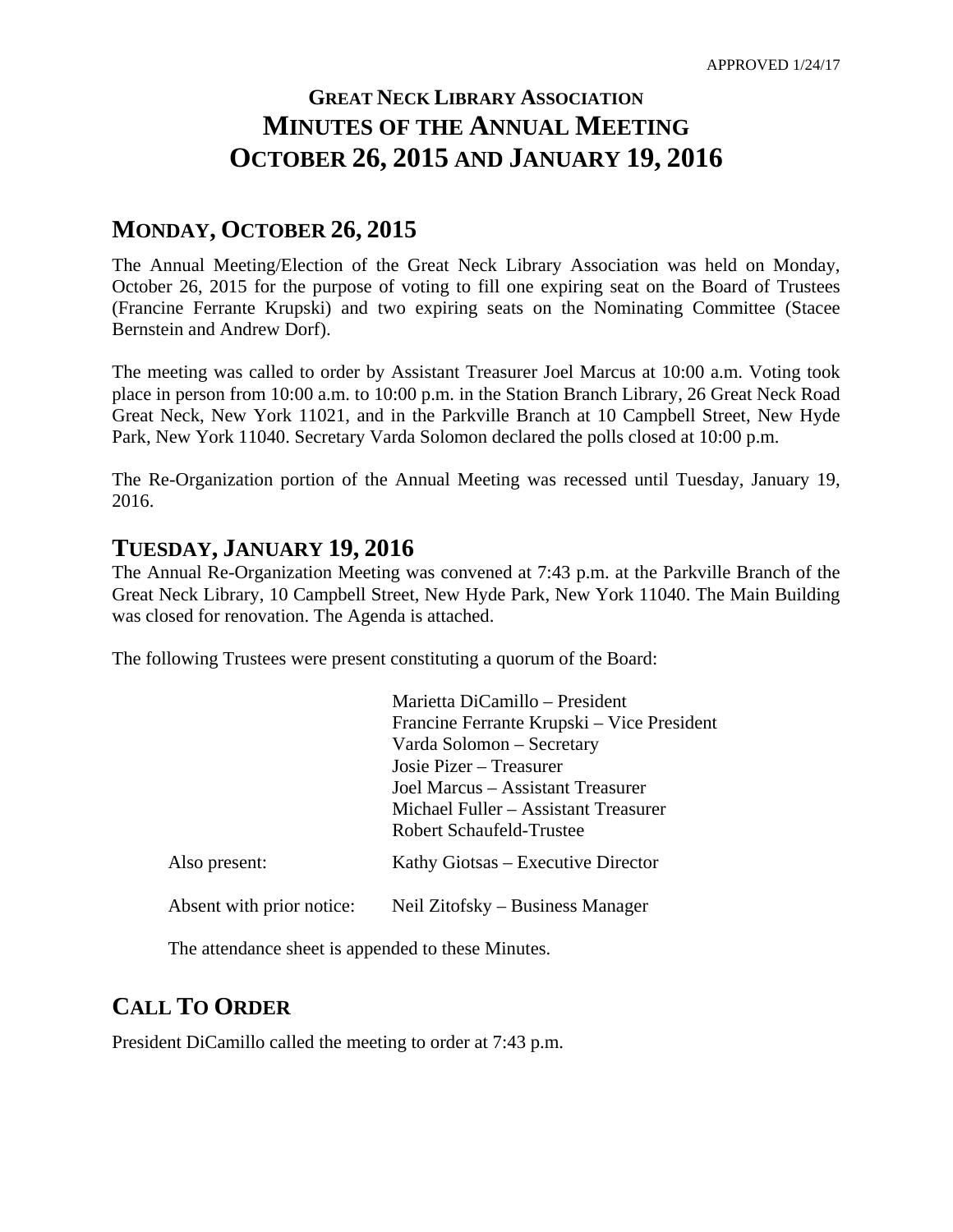# **WELCOMING REMARKS BY PRESIDENT**

President DiCamillo welcomed all in attendance. She explained that the Annual Re-Organization meeting, originally scheduled for January 26, 2016, was changed to January 19, 2016, the same night as the January monthly meeting of the Board of Trustees, in order to assure a quorum of the board; and the January monthly meeting of the Board of Trustees would follow the reorganization meeting.

 $\overline{a}$  , and the state of the state of the state of the state of the state of the state of the state of the state of the state of the state of the state of the state of the state of the state of the state of the state o

## **MINUTES**

**Upon motion by Varda Solomon, seconded by Francine Ferrante Krupski, and after discussion, it was,** 

**RESOLVED**, that the Board of Trustees of the Great Neck Library approve the Minutes of the October 27, 2014, Annual Meeting/Election and January 28, 2015, Annual Re-Organization Meeting, as presented.

**VOTE:** Yes 7 (DiCamillo, Ferrante Krupski, Solomon, Pizer, Fuller, Marcus, Schaufeld) MOTION CARRIED UNANIMOUSLY

# **REPORTS**

Reports from the President, Treasurer and the Executive Library Director are in the Annual Report which is attached to these Minutes. President DiCamillo extended compliments to Cindy Simeti for her beautiful work on the Annual Report.

# **PRESENTATION TO RETIRING MEMBERS OF THE NOMINATING COMMITTEE**

On behalf of the Board, President DiCamillo thanked Stacee Bernstein and Andrew Dorf for their contributions to the Nominating Committee for the past three years. They were not present to receive their Certificates of Appreciation. The Board-appointed members to the Nominating Committee, Linda Burghardt and Marianna Wohlgemuth, were present and acknowledged for their service with Certificates of Appreciation which read as follows: *In appreciation of your diligent and dedicated service to the Great Neck Library, your leadership role in the community, your integrity, and your professional manner.* 

## **NEW BUSINESS**

### **ELECTION OF OFFICERS**

Section 200-30 of the Library's Bylaws states that "*No trustee should be elected to the same office for more than two (2) consecutive years, unless the Board determines that due to exigent circumstances it is in the best interest of the Library to maintain certain officers in their respective positions. Should this be the case, the Board may re-elect a trustee or trustees to the same office. The foregoing Board Policy to allow a fourth term will expire by January 2017."*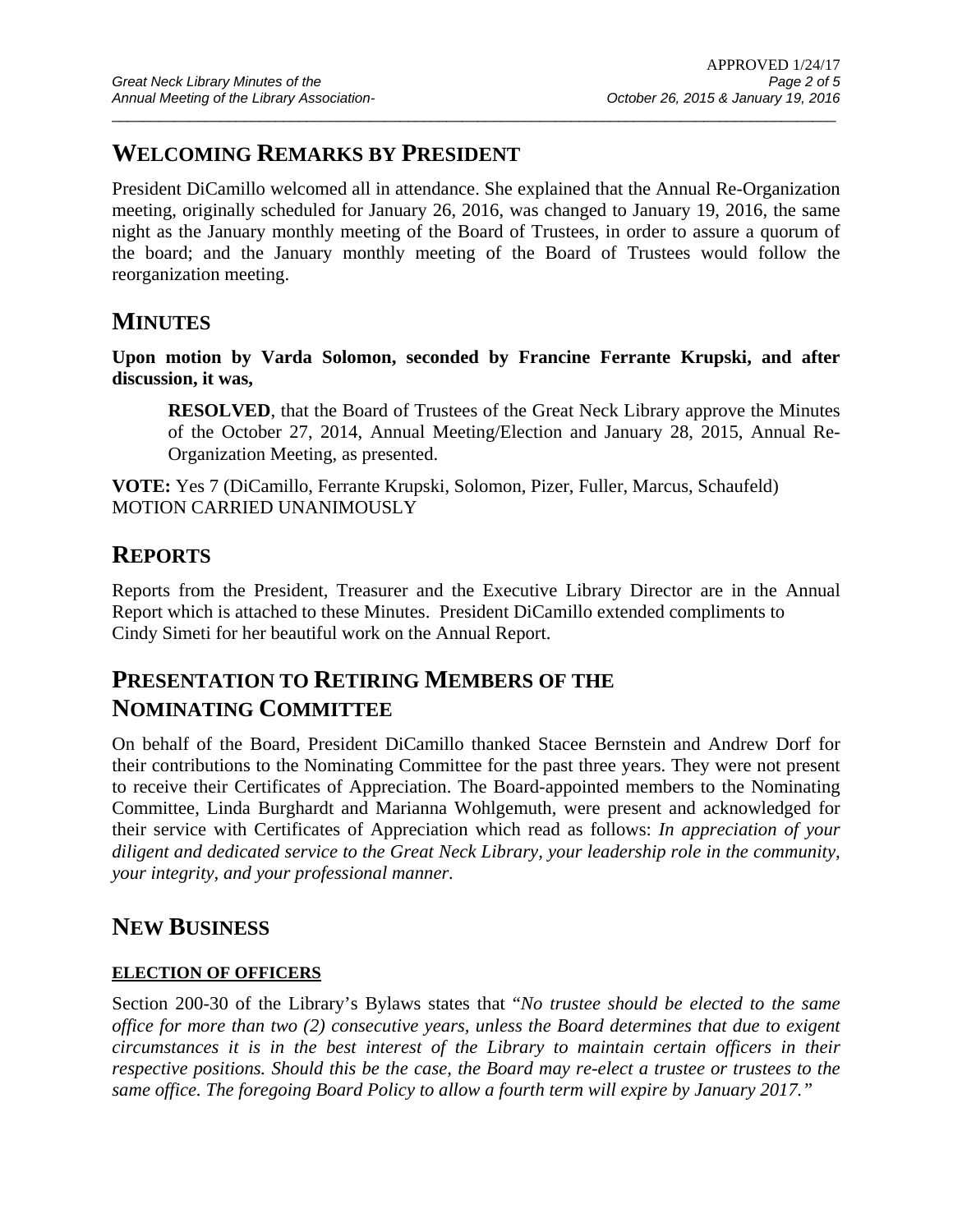In accordance with the foregoing, all the officers of the Board were re-elected to serve for another one-year term expiring in January 2017 as follows:

 $\overline{a}$  , and the state of the state of the state of the state of the state of the state of the state of the state of the state of the state of the state of the state of the state of the state of the state of the state o

#### PRESIDENT

### **Upon motion by Michael Fuller seconded by Francine Ferrante Krupski, and after discussion, it was,**

**RESOLVED,** that the Board of Trustees of the Great Neck Library re-elect Marietta DiCamillo as President of the Board of Trustees for another one-year term ending January 2017.

VOTE**:** Yes 7 (DiCamillo, Ferrante Krupski, Solomon, Pizer, Fuller, Marcus, Schaufeld) MOTION CARRIED UNANIMOUSLY

#### VICE PRESIDENT

**Upon motion by Josie Pizer seconded by Varda Solomon, and after discussion, it was,** 

**RESOLVED,** that the Board of Trustees of the Great Neck Library re-elect Francine Ferrante Krupski as Vice President of the Board of Trustees for another one-year term ending January 2017.

VOTE**:** Yes 7 (DiCamillo, Ferrante Krupski, Solomon, Pizer, Fuller, Marcus, Schaufeld) MOTION CARRIED UNANIMOUSLY

#### **SECRETARY**

#### **Upon motion by Robert Schaufeld seconded by Josie Pizer, and after discussion, it was,**

**RESOLVED**, that the Board of Trustees of the Great Neck Library re-elect Varda Solomon as Secretary of the Board of Trustees for another one-year term ending January 2017.

VOTE**:** Yes 7 (DiCamillo, Ferrante Krupski, Solomon, Pizer, Fuller, Marcus, Schaufeld) MOTION CARRIED UNANIMOUSLY

#### TREASURER

#### **Upon motion by Joel Marcus seconded by Varda Solomon, and after discussion, it was,**

**RESOLVED,** that the Board of Trustees of the Great Neck Library re-elect Josie Pizer as Treasurer of the Board of Trustees for another one-year term ending January 2017.

VOTE**:** Yes 7 (DiCamillo, Ferrante Krupski, Solomon, Pizer, Fuller, Marcus, Schaufeld) MOTION CARRIED UNANIMOUSLY

#### ASSISTANT TREASURER

**Upon motion by Francine Ferrante Krupski seconded by Varda Solomon, and after discussion, it was,**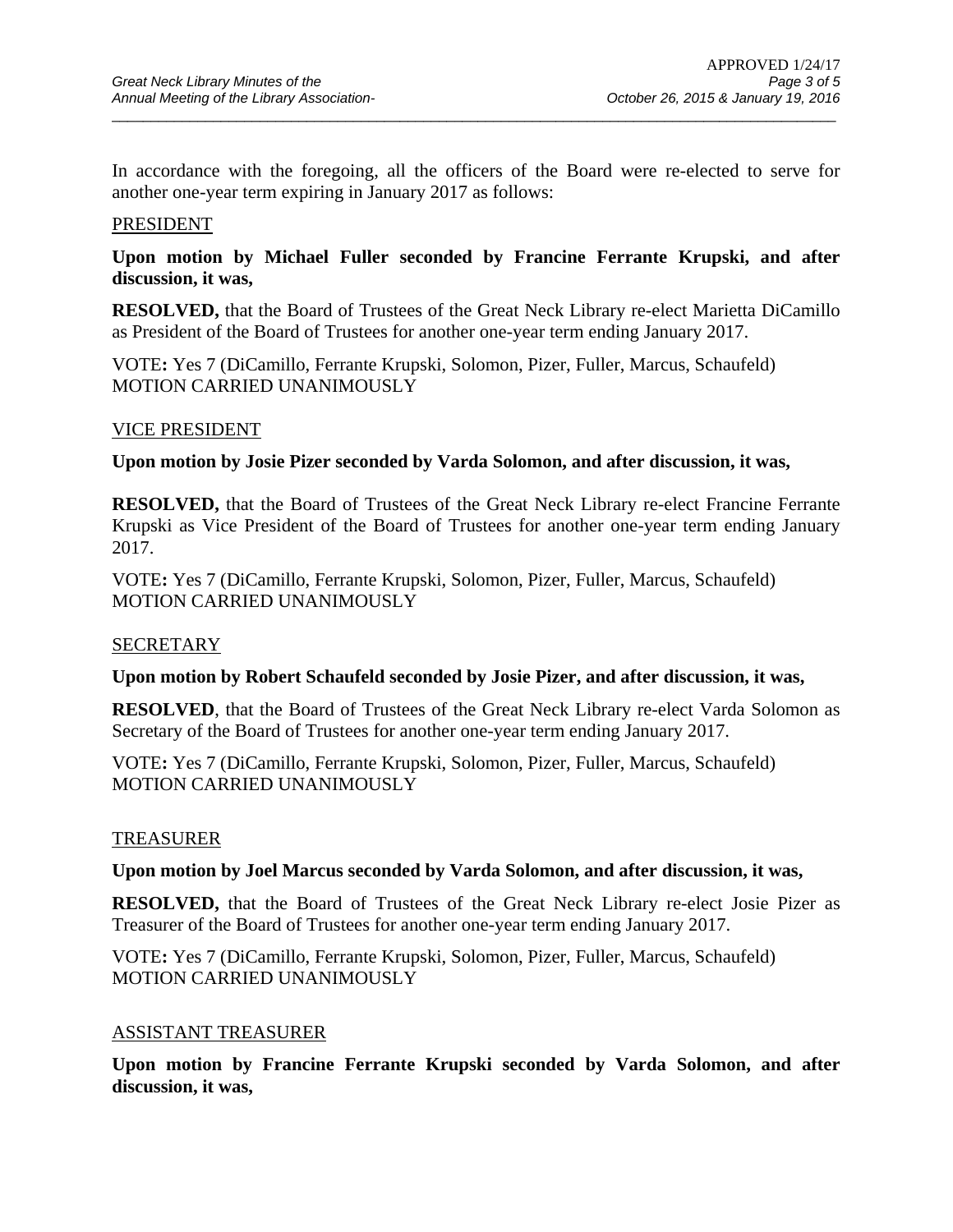**RESOLVED**, that the Board of Trustees of the Great Neck Library re-elect Joel Marcus as Assistant Treasurer of the Board of Trustees for another one-year term ending January 2017.

 $\overline{a}$  , and the state of the state of the state of the state of the state of the state of the state of the state of the state of the state of the state of the state of the state of the state of the state of the state o

VOTE**:** Yes 7 (DiCamillo, Ferrante Krupski, Solomon, Pizer, Fuller, Marcus, Schaufeld) MOTION CARRIED UNANIMOUSLY

#### ASSISTANT TREASURER

**Upon motion by Josie Pizer seconded by Francine Ferrante Krupski, and after discussion, it was,** 

**RESOLVED**, that the Board of Trustees of the Great Neck Library Trustees re-elect Michael Fuller as Assistant Treasurer of the Board of Trustees for another one-year term ending January 2017.

VOTE**:** Yes 7 (DiCamillo, Ferrante Krupski, Solomon, Pizer, Fuller, Marcus, Schaufeld) MOTION CARRIED UNANIMOUSLY

### **2016/2017 BOARD MEETING DATES**

**Upon motion by Francine Ferrante Krupski and seconded by Varda Solomon and after discussion, it was,** 

**RESOLVED**, that the Board of Trustees of the Great Neck Library accept the calendar of Board of Trustees meetings for 2016/2017 [below].

*2016*  February 23 - Station March 8 (Budget Workshop)- Station March 14 (Budget Workshop) Station March 22 - Parkville April 12 (Budget Hearing & Adoption) – Parkville April 19 - Parkville May 17 – Station June 14 – Main September 13– Main October 26 (Wednesday) – Main October 31 (Monday) Annual Meeting/Election 10:00 a.m. - 10:00 p.m. – Main & Parkville November 15 – Main December 13 – Main *2017* 

January 17 – Main January 31 – Annual Re-Organization Meeting - Main

VOTE**:** Yes 7 (DiCamillo, Ferrante Krupski, Solomon, Pizer, Fuller, Marcus, Schaufeld) MOTION CARRIED UNANIMOUSLY